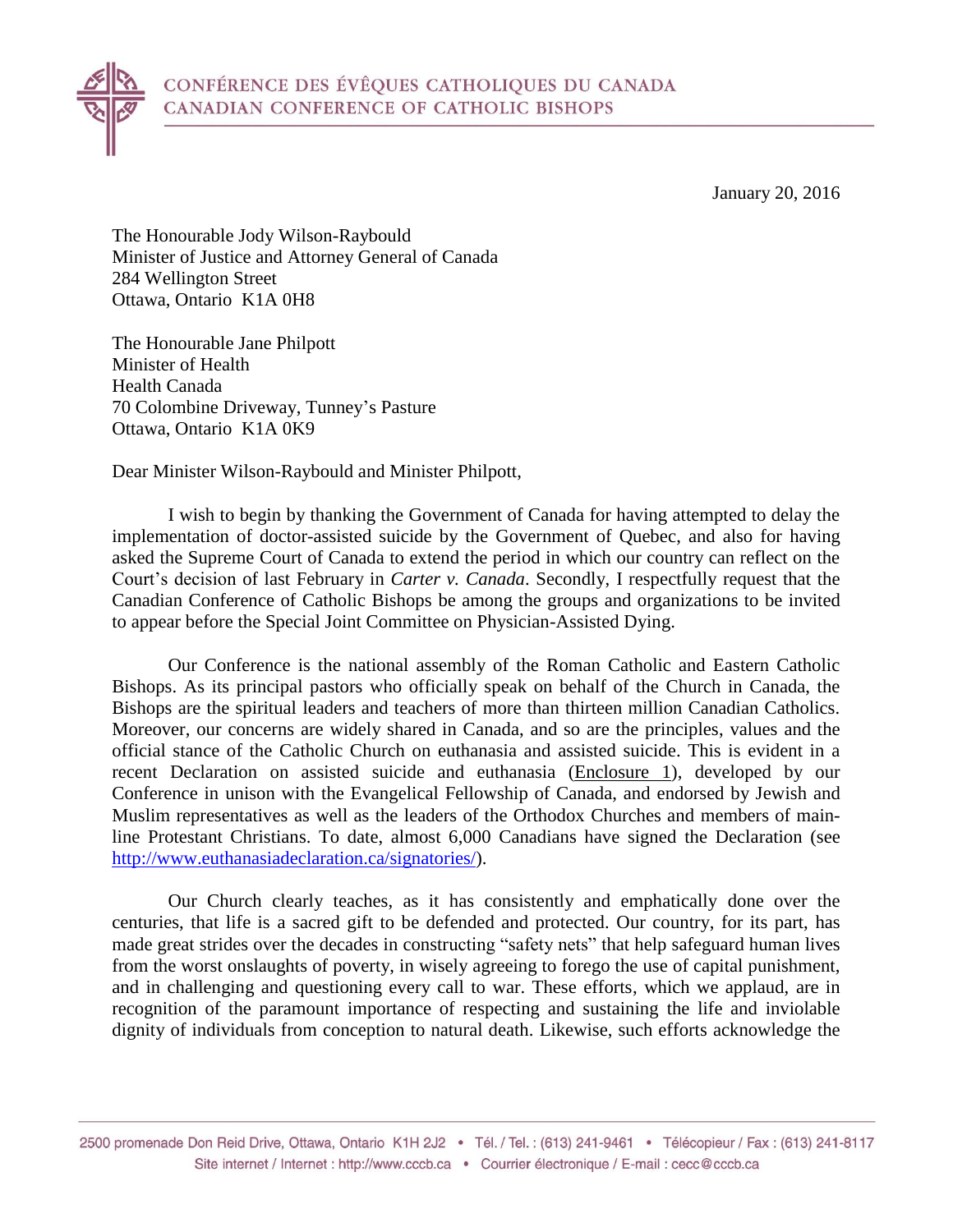negative and indeed nefarious consequences on society itself and on the hearts and minds of future generations, if there are not sustained and continued efforts to protect human dignity. Most regrettably, Canada has become somewhat indifferent to how human life is demeaned and devalued in ways such as abortion, and is now on the brink of allowing suicide to be considered a medical procedure.

The experiences of those few other nations which have legalized euthanasia and assisted suicide indicate that any legislation intended to limit these solely to certain cases is easily challenged and soon weakened. The effects of legalized assisted suicide on individual persons and families as well as on society as a whole are easily predictable: new efforts to extend assisted suicide and euthanasia to other medical situations; a growing sense of anxiety among the handicapped, the elderly, the chronically ill, the depressed, and the dying, with the increased threat to their lives and serenity; the erosion of a patient's trust in his or her physician; greater anxiety and increased pressures on health-care providers; and a greater risk of family and social pressure on the vulnerable not to "be a burden." By focusing so narrowly on the liberty and preferences of a small minority of individuals, the Supreme Court has voided our society's moral obligation to protect the lives of its members, especially the most vulnerable and feeble.

Indeed, many Canadians have already experienced the detrimental impact that suicide has made in their own personal lives and in the lives of their communities – how it engenders feelings of guilt, anger and futility, and can sinisterly and tragically encourage others to take their own lives. As stated in *Not to be Forgotten: Care of Vulnerable Canadians* (p.71), the 2011 report by the Parliamentary Committee on Palliative and Compassionate Care, suicide deaths in Canada "are particularly high among young people, especially aboriginal and Inuit young people, middle aged men, and the elderly. Suicide is the second leading cause of death among young people aged 10-24. Suicide rates among aboriginal youth are five to seven times higher than the rate among non-aboriginal youth. Quebec and the territories have the highest rates of suicide in Canada."

Following the tabling of the report in 2011, in May 2014, Parliament almost unanimously endorsed a call for a cross-country strategy on palliative and end-of-life care. Those supporting the motion noted the "dangerous and failed route of assisted suicide or euthanasia tried by other countries." With the Supreme Court's decision, the false economics of physician-assisted suicide will inevitably tempt governments, health-care institutions and families not to invest further in palliative care.

Physician-assisted suicide and euthanasia have already been idealized by media, and a number of Canadians and their institutions now portray it as a "right". The Supreme Court's decision last year did not take into account its own past rulings against euthanasia and assisted suicide, nor was its decision based on the legal traditions of the Western world, nor on past and proven ethical principles. For more than two thousand years, medical ethics have been guided by the principles of the Hippocratic Oath: to do no harm or injustice, not to give a lethal drug to anyone if asked nor to advise such a plan, and not to cause an abortion. The ruling of the Court is arbitrary in terms of its decision as well as with regard to the limits and the delay it has attempted to impose. Citizens can currently appeal to a provincial or territorial court to authorize physicianassisted suicide, even though the respective medical and health associations do not have guidelines on this. It is difficult to imagine the Supreme Court's ruling will not be used, sooner rather than later, to justify other forms of assisted suicide as well as euthanasia in general. The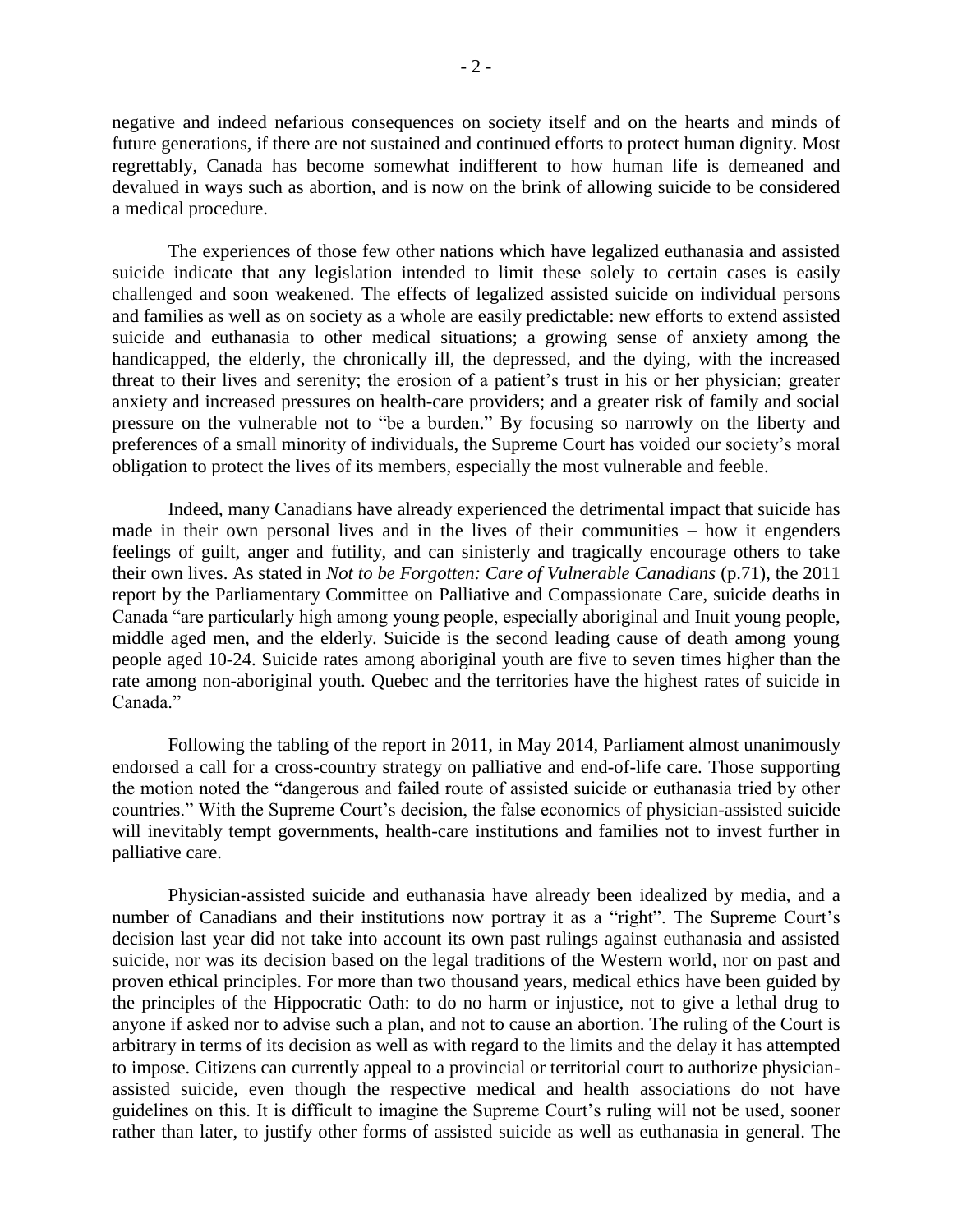Canadian Medical Association has estimated almost two-thirds of physicians in this country do not wish to be involved in such suicides, and the overwhelming majority of palliative care centres in Quebec have said they will not facilitate physician-assisted suicide.

The Catholic Church and the Catholic Bishops of Canada have great compassion for the suffering, those in pain, and for the dying. The first health-care institutions in Canada were established by Catholic religious communities. Many Catholic laity today are involved in providing dedicated health-care services, while at the same time our Church encourages all its members to be merciful and attentive to the needs of others, and to pray and care for the sick, the suffering, and the dying, accompanying them and offering them comfort and companionship. Assisted suicide and euthanasia are not the solution to human pain and suffering. As the Parliamentary Committee noted in *Not to be Forgotten* (pp. 8, 23, 34 [first bullet], 44, 45):

The palliative care philosophy is person-centered, family-focused and communitybased. It moves us from disease or condition-specific care to person-centered care. It recognizes that the psycho-social and spiritual dimensions have profound impact upon health and wellbeing, and that a variety of specific conditions may be operating on different levels in the chronically ill or dying person's life.

The only health care, however, that offers [patient-centred care in Canada] consistently, effectively and across all jurisdictions is palliative care. This is all the more noteworthy in that much of our palliative care infrastructure was developed at the margins of the health care system, with little or no financial support, often as the result of grass roots community endeavour.

The "various professional colleges and organizations" need to collaborate "to meet the legitimate needs of Canadians; that doctors, nurses, and related professionals receive significantly more palliative/end-of-life and pain control training. The medical schools, nursing schools, pharmacy schools, and related professional schools need to significantly increase the number of hours spent on training in palliative care, pain and symptom management.

Pain control is gravely deficient in Canada. Acute pain is often poorly managed, despite the availability of pain management knowledge and technology. It is critical to treat acute pain adequately, not only to decrease suffering but to minimize the chances of the pain becoming a persistent chronic condition.

Pain control training is inadequate for health care professionals. Professional schools give pain management a low priority, in terms of class room hours. It is a sad irony that veterinarians receive 5 times more education on pain control than do doctors who treat humans.

Caring for the dying does not include killing them or helping them kill themselves. For all the above reasons, this past November, in my letter to the Right Honourable Justin Trudeau (Enclosure 2), I indicated that the Catholic Bishops of Canada would have preferred that the Government use the not-withstanding clause in order to postpone any implementation of physician-assisted suicide for at least the next five years. This could have provided sufficient time for calm reflection, reasoned reconsideration, thorough consultation, and much needed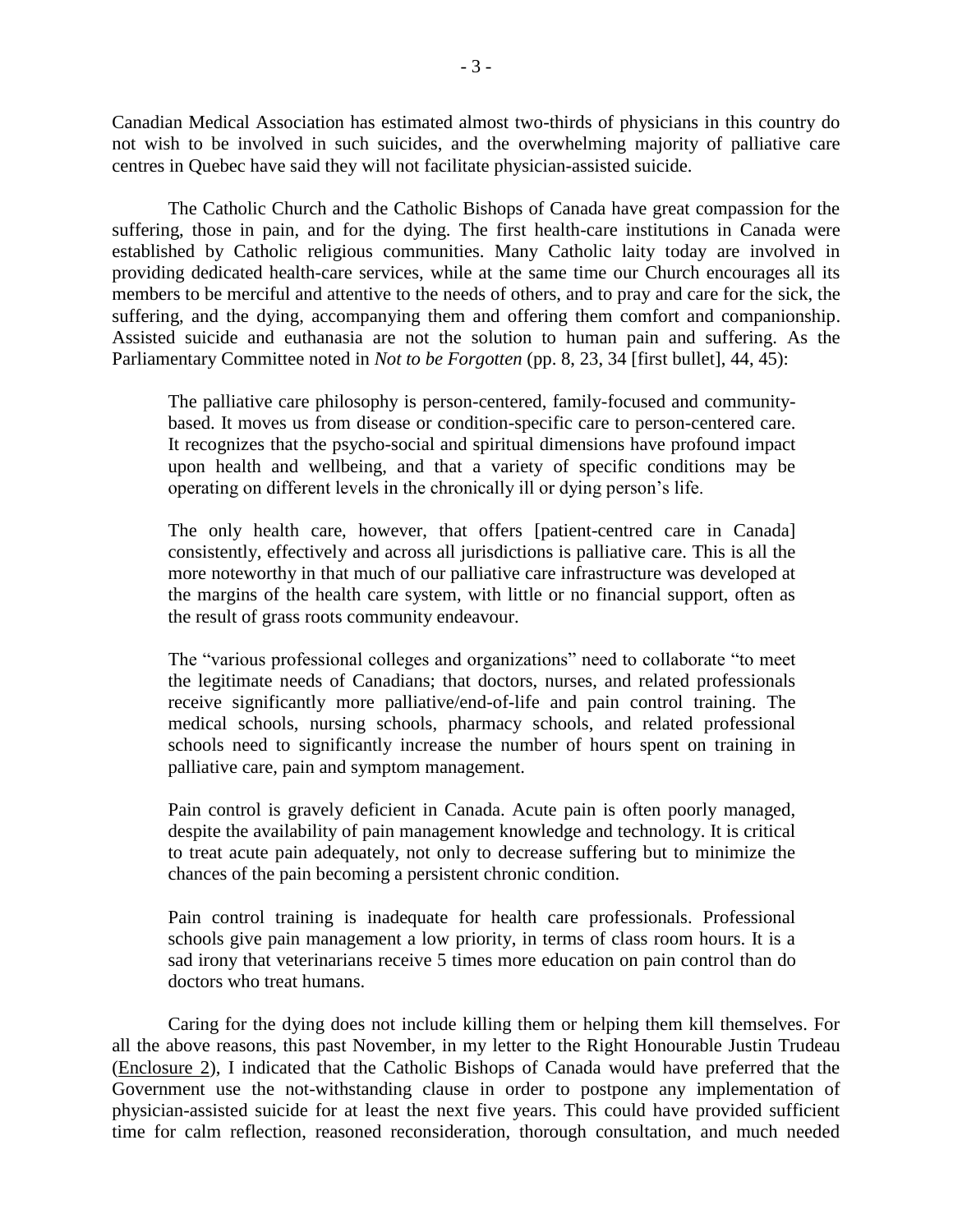clarity in the definitions being used (many Canadians still do not understand that so-called "assisted dying" is a deliberately misleading term for physician-assisted suicide and euthanasia).

Now, as the Government of Canada engages in a process of reflecting on the implementation of the *Carter v. Canada* decision, our Bishops' Conference, continuing its own consultations and dialogue with other religious groups in this country, respectfully requests that the Government of Canada:

- 1) Prioritize palliative care by implementing *Not to be Forgotten*, the 2011 report by the Parliamentary Committee on Palliative and Compassionate Care, so Canadians have a true choice in end-of-life care and fully understand that assisted suicide, by its very nature, is not part of palliative care;
- 2) Provide funding for further research and education in pain relief;
- 3) Implement the National Plan for the Prevention of Suicide, as proposed to Parliament in 2011;
- 4) Ensure there is not a "patch-work" approach to interpreting the law by each province and territory, or by individual physicians and patients;
- 5) Guarantee the right of every health-care provider and all health-care institutions not to be coerced into providing, facilitating or abetting assisted suicide, nor forced into referring patients to physicians or institutions that provide assisted suicide or euthanasia.

As further background on the position of our Conference and of the Catholic Church on euthanasia and physician-assisted suicide, I am enclosing a copy of our earlier submission to the Expert Panel on Options for a Legislative Response to *Carter v. Canada* (Enclosure 3).

In closing, I assure you that the prayers of the Catholic Bishops of Canada accompany you in your reflections on this life and death issue.

Sincerely yours,

+ Pamplan Crossylv

(Most Rev.) Douglas Crosby, OMI Bishop of Hamilton and President of the Canadian Conference of Catholic Bishops

Enclosure 1: Canadian Conference of Catholic Bishops and The Evangelical Fellowship of Canada, Declaration on Euthanasia and Assisted Suicide, launched October 29, 2015

Enclosure 2: Letter to The Right Honourable Justin Trudeau, Prime Minister of Canada, November 4, 2015

Enclosure 3: Submission by the President of the Canadian Conference of Catholic Bishops to the Expert Panel on Options for a Legislative Response to *Carter v. Canada*, "The position of the Catholic Church and the stance of the Catholic Bishops of Canada on 'the giving of assistance in dying'", October 19, 2015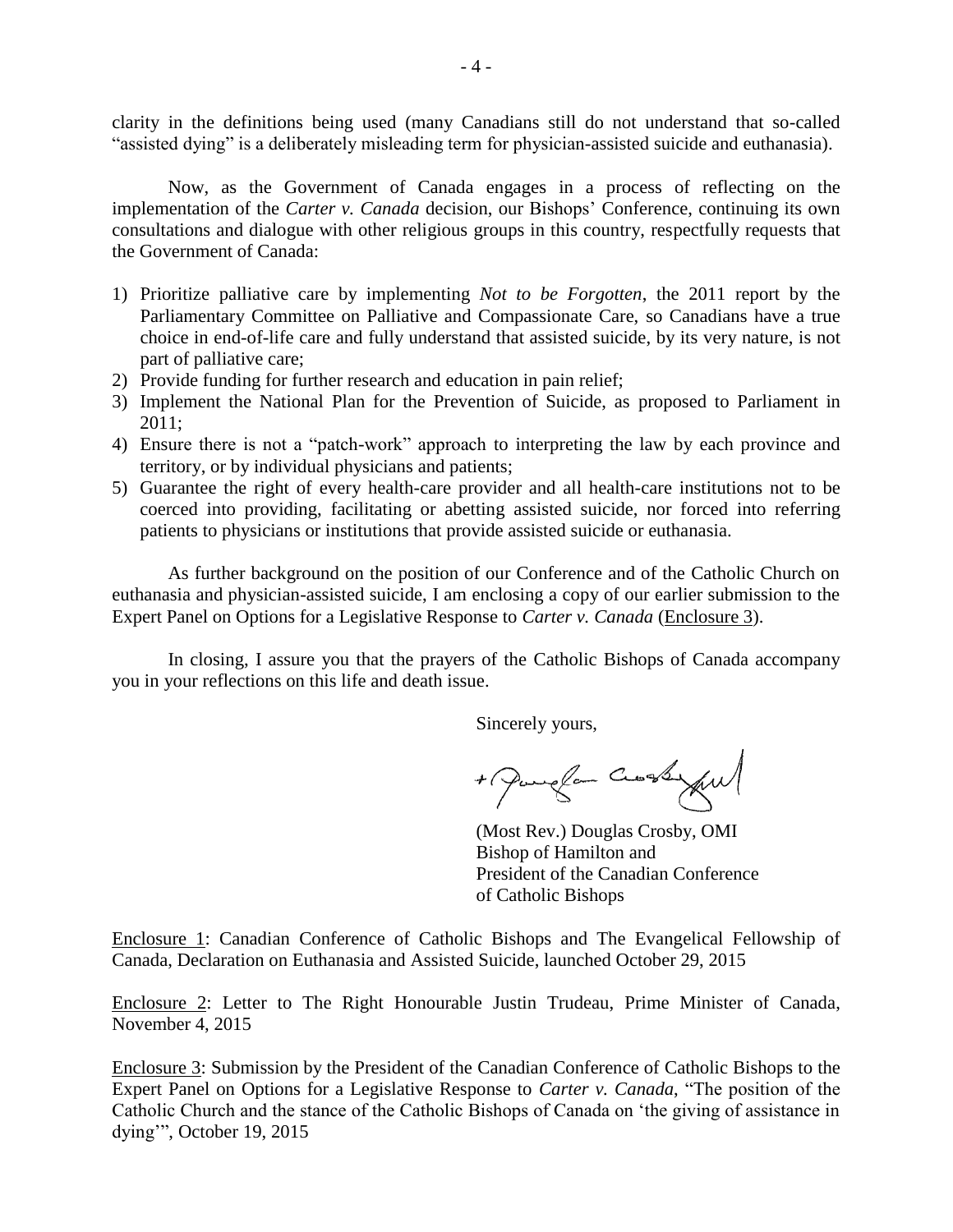### **The Canadian Conference of Catholic Bishops and The Evangelical Fellowship of Canada**

### **Declaration on Euthanasia and Assisted Suicide**

Assisted suicide and euthanasia raise profound social, moral, legal, theological and philosophical questions -- questions that go to the very core of our understanding of who we are, the meaning of life, and the duty of care we owe to each other. The recent Supreme Court of Canada decision has brought this issue to the forefront of public discussion and compels each of us as Canadians to reflect upon our personal and societal response to those who need our compassion and care.

We, the undersigned, each from the basis of our sacred teachings and enduring traditions, affirm the sanctity of all human life, and the equal and inviolable dignity of every human being. This is an affirmation shared by societies and cultures around the world and throughout history. Human dignity is not exclusively a religious belief, although for us it has a significant religious meaning. Furthermore, we affirm that reverence for human life is the basis and reason for our compassion, responsibility and commitment in caring for all humans, our brothers and sisters, when they are suffering and in pain.

The sanctity of human life is a foundational principle of Canadian society. It has both individual and communal import: it undergirds the recognition of the equal dignity of each individual regardless of their abilities or disabilities and shapes and guides our common life together, including our legal, health care and social welfare systems. It engenders the collective promotion of life and the protection of the vulnerable.

While Canadian society continues to affirm the importance of human dignity, there is a worrisome tendency to define this subjectively and emotionally. For us, human dignity is most properly understood as the value of a person's life before her or his Creator and within a social network of familial and societal relationships. We are convinced the only ways to help people live and die with dignity are: to ensure they are supported by love and care; to provide holistic care which includes pain control as well as psychological, spiritual and emotional support; and, to improve and increase resources in support of palliative and home care.

On the basis of our respective traditions and beliefs, we insist that any action intended to end human life is morally and ethically wrong. Together, we are determined to work to alleviate human suffering in every form but never by intentionally eliminating those who suffer.

The withholding or withdrawal of burdensome treatment must be distinguished from euthanasia and assisted suicide. The intention in such cases is not to cause death but to let it occur naturally. We understand that under certain circumstances it is morally and legally acceptable for someone to refuse or stop treatment. The refusal of medical treatment, including extraordinary measures, is very different from euthanasia or assisted suicide. Euthanasia is the deliberate killing of someone, with or without that person's consent, ostensibly in order to eliminate suffering. Assisted suicide occurs when one person aids, counsels or encourages another person to commit suicide. There is a fundamental difference between killing a person and letting her or him die of natural causes.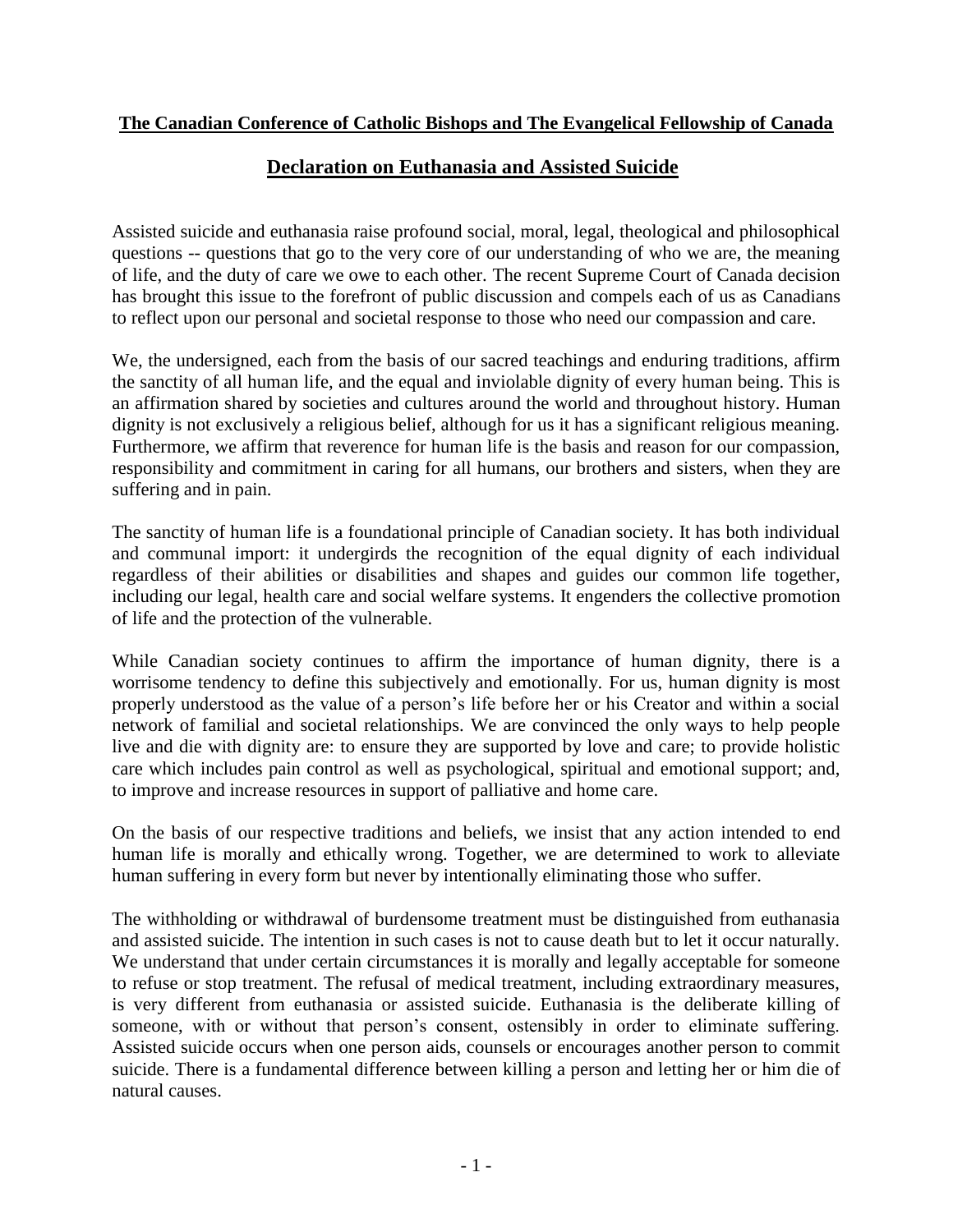Euthanasia and assisted suicide treat the lives of disadvantaged, ill, disabled, or dying persons as less valuable than the lives of others. Such a message does not respect the equal dignity of our vulnerable brothers and sisters.

Health care systems must maintain a life-affirming ethos. Medical professionals are trained to restore and enhance life. They are not trained or expected to administer death. Any change in this regard would fundamentally distort the doctor/patient relationship. Similarly, all members of society are called upon to do their utmost to protect their neighbours when their lives or safety are threatened. This basic care and concern, so fundamental to society, is evident in the continuing efforts to provide better, readily available palliative and home care.

Health Canada defines palliative care as "an approach to care for people who are living with a life-threatening illness, no matter how old they are. The focus of care is on achieving comfort and ensuring respect for the person nearing death, and maximizing quality of life for the patient, family, and loved ones, and is a societal affirmation of caring for the most vulnerable amongst us. Palliative care addresses different aspects of end-of-life care by: managing pain and other symptoms; providing social, psychological, cultural, emotional, spiritual and practical support; supporting caregivers; providing support for bereavement." Assisted suicide and euthanasia are contrary to the philosophy and practice of palliative care.

In light of the recent decision of the Supreme Court of Canada, we urge federal, provincial and territorial legislators to enact and uphold laws that enhance human solidarity by promoting the rights to life and security for all people; to make good-quality home care and palliative care accessible in all jurisdictions; and to implement regulations and policies that ensure respect for the freedom of conscience of all health-care workers and administrators who will not and cannot accept suicide or euthanasia as a medical solution to pain and suffering.

Humanity's moral strength is based on solidarity, communion and communication – particularly with those who are suffering. It is personal attention and palliative care and not assisted suicide or euthanasia that best uphold the worth of the human person. It is when we are willing to care for one another under the direst of circumstances and at the cost of great inconvenience that human dignity and society's fundamental goodness are best expressed and preserved.

### **Signatures:**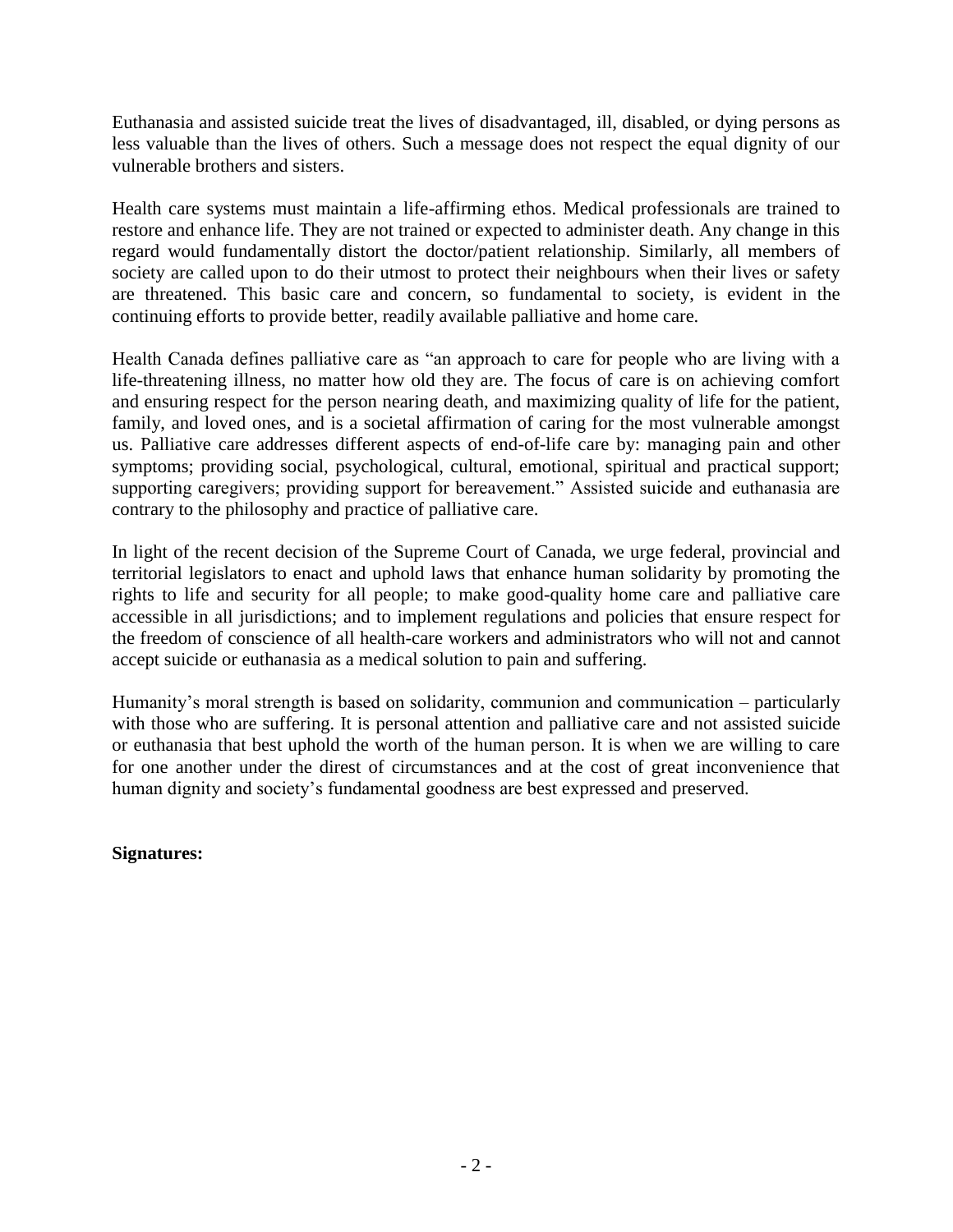November 4, 2015

The Right Honourable Justin Trudeau Prime Minister of Canada House of Commons Ottawa, ON K1A 0A6

Dear Prime Minister,

On behalf of the Catholic Bishops of Canada, I congratulate you on your recent election and on being sworn in today as the twenty-third Prime Minister of Canada. We assure you of our prayers and our hope to collaborate with you and all the members of your Cabinet on issues of importance for the common good of the citizens of our country and of the international community.

We would like to echo the words of Pope Francis to the diplomatic corps accredited to the Holy See in expressing our "hope for a common commitment … to pursue reconciliation, peace and the defence of the transcendent dignity of the person." We recognize the immense challenges facing our country, our cultures, our society, and thereby also our faith communities. Equally important, we are convinced that solutions to these problems can be found through dialogue and encounter, respect and mutual trust, a renewed spirit of cooperation, and a mutual determination to promote integral human development, political stability and peaceful civil coexistence.

It is in this spirit that we wish to convey to you today our hope that we will be able to exchange and reflect with you and your Government on significant issues of common concern. There are five of immediate and pressing urgency:

 We encourage the Government of Canada, in cooperation with other states and in collaboration with our country's provincial, territorial, and municipal governments, as well as with representatives of civil society and of faith-based agencies and interest groups, to take responsible action on the urgent climatic, environmental and social challenges facing the world, as outlined so forcefully by Pope Francis in his encyclical *Laudato Si'*, issued this past May 24. The whole of society needs to be involved, including industry, if there are to be fair, binding and truly transformational climate agreements both nationally and internationally.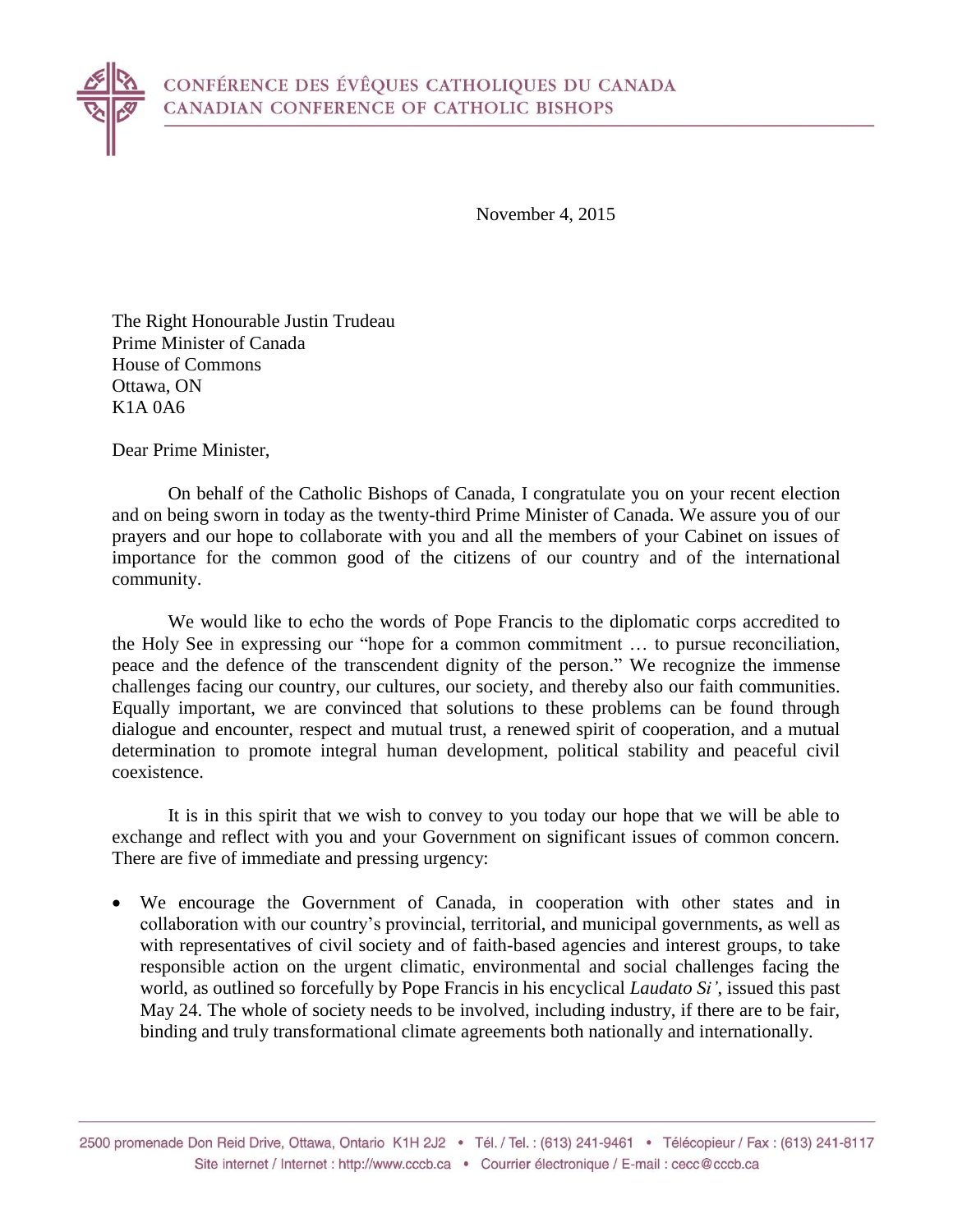- Shortly after the Truth and Reconciliation Commission of Canada released its summary report with its Calls to Action in June, an initial response was issued by our Conference, which is the national assembly of the Catholic Bishops of our country. Our statement confirmed our intention to follow up on those Calls to Action addressed specifically to our Church, and at the same time conveyed a number of concerns shared by many other Canadians, Indigenous and non-Indigenous. We highlighted the need for improved Aboriginal access to education, the epidemic of murdered and missing Indigenous women, the need for environments supportive of Indigenous families and communities, and the importance of strengthening the ability of Canadian justice and correctional systems to respond to Aboriginal realities.
- Shortly before the election, we had signalled in a letter to you and the other leaders of the national political parties our wish, shared with other Churches and religious communities, for continued efforts by the Government of Canada, as well as collaboration among all members of Parliament, to respond to the current refugee crisis by expanding, accelerating, and facilitating the private sponsorship of refugees during this time of urgent need.
- An effective and enduring solution to the global crisis of refugees and displaced persons requires a determined international effort to resolve the ongoing conflicts in the Middle East and Africa, as well as Ukraine. Each of these not only involves immense human suffering, but threatens international peace and stability. Our Conference will continue to encourage the federal government to work with other nations and with the international community in protecting populations under attack and in finding diplomatic ways to sustain peace and ensure justice.
- In a few months, our nation will face the end of the one-year deadline given by the Supreme Court of Canada to find a legislative response to its decision on physician-assisted suicide. I recently submitted the concerns of the Catholic Bishops of Canada to the Expert Panel on Options for a Legislative Response to *Carter v. Canada*. Together with other religious leaders – Christians as well as members of other world religions – we consider physicianassisted suicide ethically and morally wrong. The Court's decision is divisive; polls indicate almost two-thirds of Canadian physicians would refuse to assist in such suicides. In contrast, there has been near unanimity in the Canadian Parliament on the need to focus on improving access to palliative care. At the unanimous request of my brother Bishops, I request that the Government of Canada invoke the *Notwithstanding Clause*, in order to protect the interests of the sick, the elderly, the disabled, the socially and economically vulnerable, as well as those who care for them, including their loved ones and health-care professionals. We are convinced that our nation and its legislators need to take more time to look closely at the Court's decision and the grave social risk of embarking on policies of assisted suicide and euthanasia.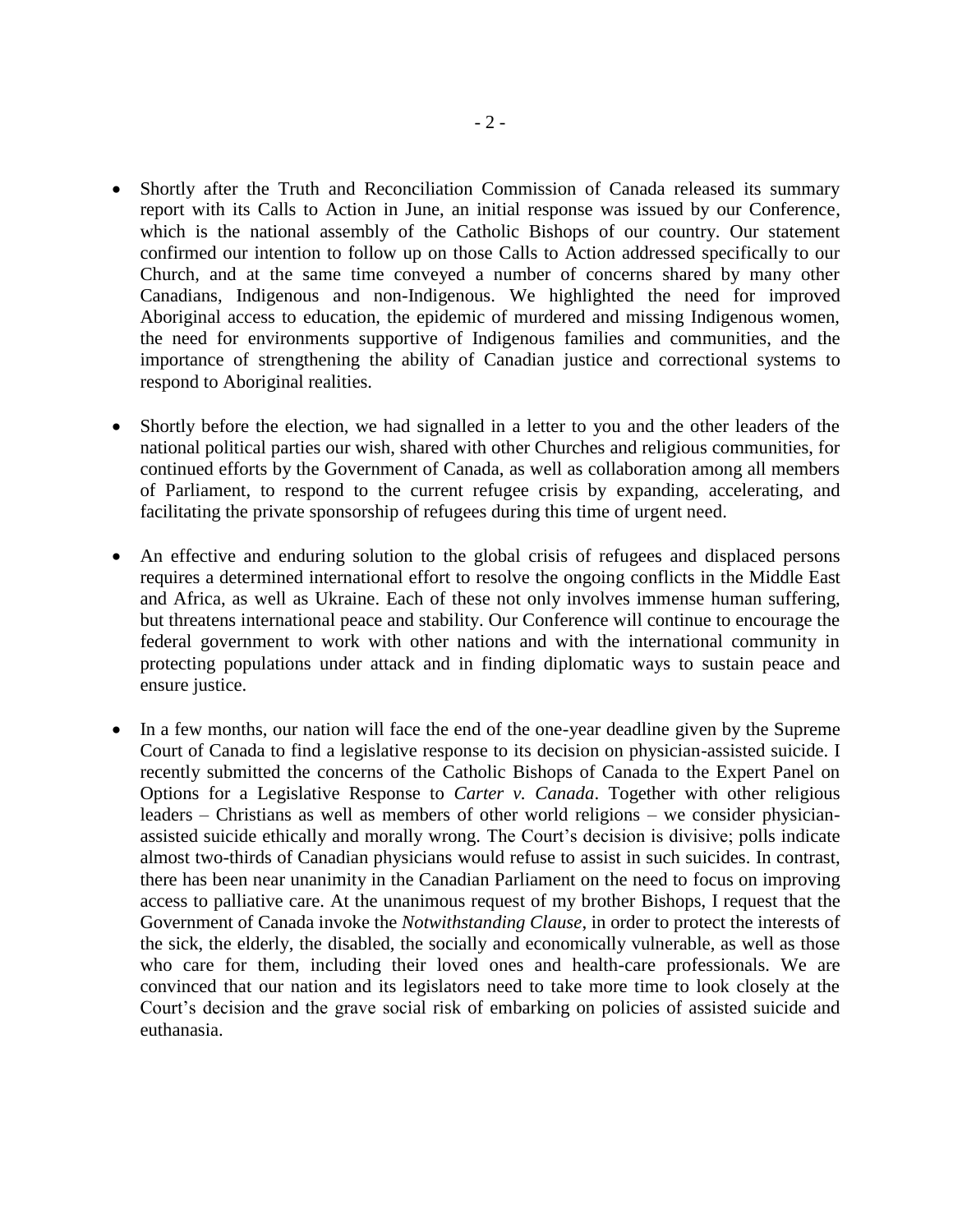We look forward to future opportunities to discuss these and other concerns with you and your ministers. Once again, together with my brother Bishops, I assure you of our prayers and our best wishes which accompany you, and of our hope to dialogue with you and your Government in mutual respect and trust.

Yours sincerely,

+ Parece Cross ful

(Most Rev.) Douglas Crosby, OMI Bishop of Hamilton and President of the Canadian Conference of Catholic Bishops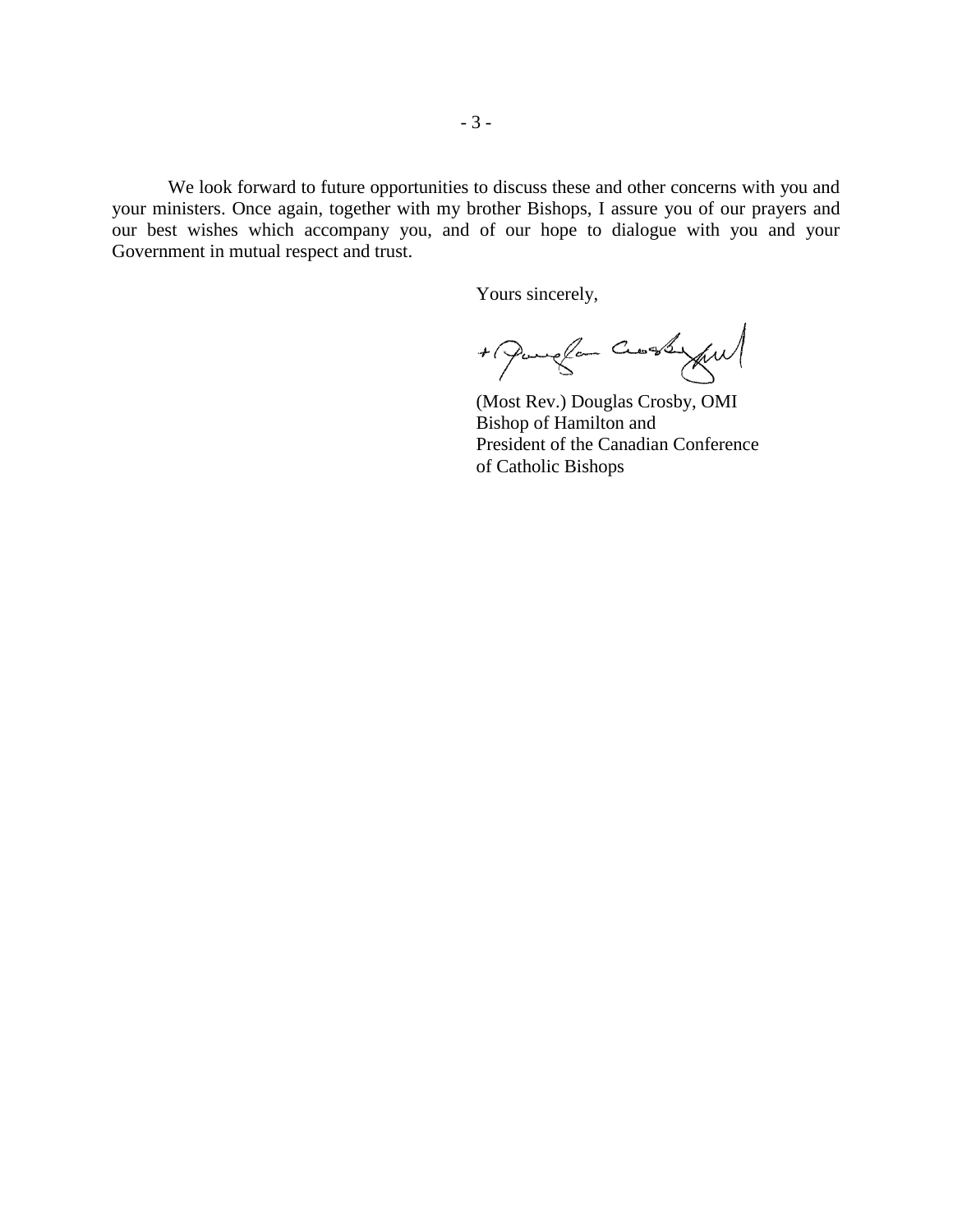

# **THE POSITION OF THE CATHOLIC CHURCH AND THE STANCE OF THE CATHOLIC BISHOPS OF CANADA ON 'THE GIVING OF ASSISTANCE IN DYING'**

# **Submission by the President of the Canadian Conference of Catholic Bishops to the Expert Panel on Options for a Legislative Response to** *Carter v. Canada*

1. On the common good, the Catholic Church believes and teaches:

*"The common good consists of three essential elements: respect for and promotion of the fundamental rights of the person; prosperity, or the development of the spiritual and temporal goods of society; the peace and security of the group and of its members. The dignity of the human person requires the pursuit of the common good. Everyone should be concerned to create and support institutions that improve the conditions of human life. It is the role of the state to defend and promote the common good of civil society…" – Catechism of the Catholic Church, nn. 1925-27*

As Catholic Bishops, we speak in terms that are informed by reason, ethical dialogue, religious conviction and profound respect for the dignity of the human person. Our awareness is shaped by humanity's thousands of years of reflection and by our actions as Christians in following Jesus. He showed most fully what it means to love, to serve, and to be present to others. His response to the suffering of others was to suffer with them, not to kill them. He accepted suffering in his life as the pathway to giving, to generosity, to mercy. One does not have to be a believer to recognize in Jesus' life and action a supreme example of humanity. The values of Jesus of Nazareth are the basis for our views on assisted suicide. Canada has nothing to fear in committing itself to these profoundly human and life-giving values. Similar values are shared not only by other Christians but also other world religions as well as men and women of goodwill without religious faith.

At the Plenary Assembly of our Conference this past September, we, the Eastern Catholic and Roman Catholic Bishops of Canada, made what we described as a heartfelt cry (a copy of our September statement is attached). Consequent to our previous individual and collective statements over the past years, we reiterated our continued opposition to efforts to implement any form of euthanasia and assisted suicide. As we did then, so we do again, in a spirit of collaboration with all our fellow citizens, in building a society which will prove to be more compassionate, more respectful of the dignity of all human life, more just and more generous. As Catholic Bishops, we invite all Canadians to build a society that respects the dignity of every person.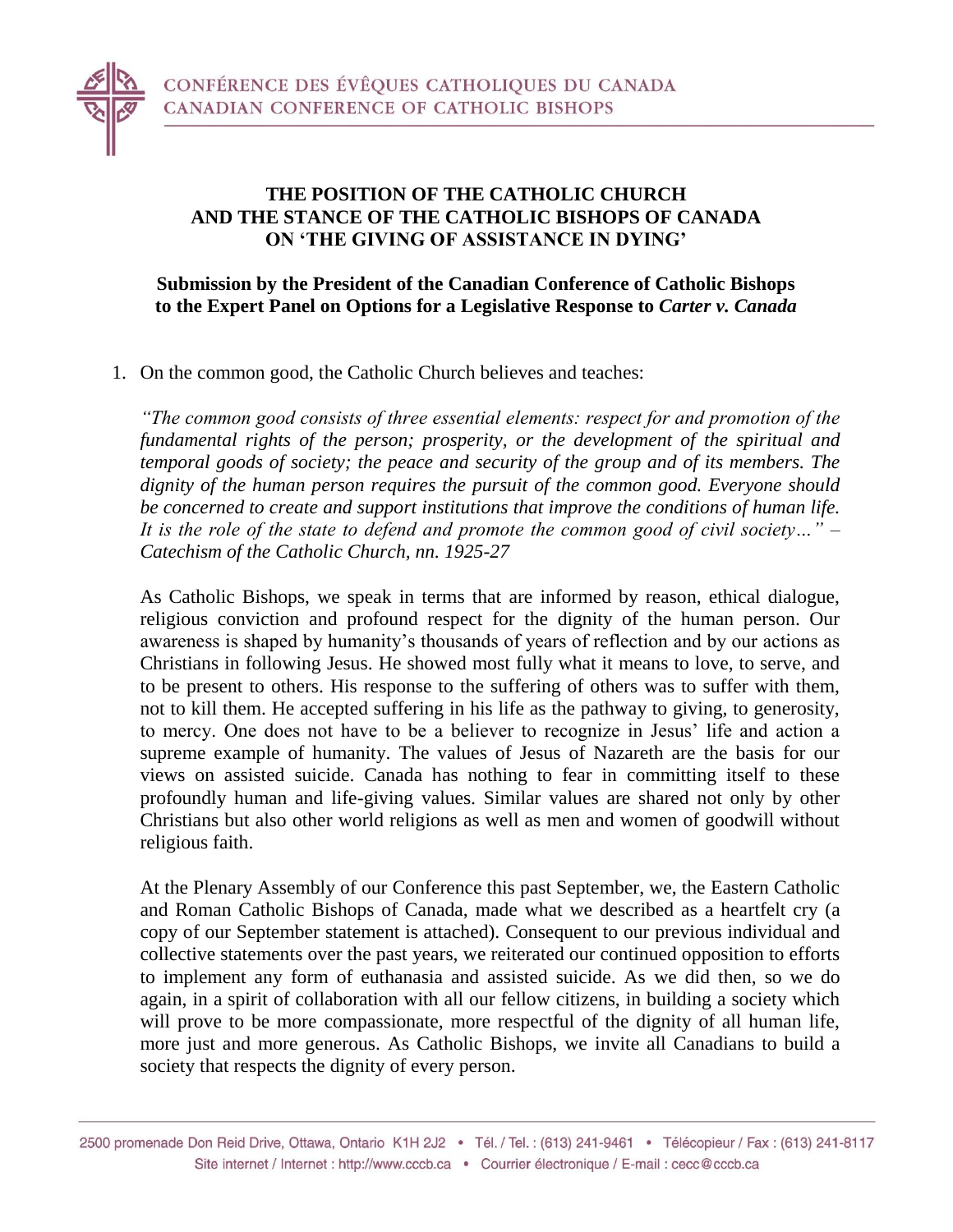2. On the moral and social evil of assisted suicide, the Catholic Church believes and teaches:

"*Whatever its motives and means, direct euthanasia consists in putting an end to the lives of handicapped, sick, or dying persons. It is morally unacceptable*. *Thus an act or omission which, of itself or by intention, causes death in order to eliminate suffering constitutes a murder gravely contrary to the dignity of the human person and to the respect due to the living God….*" – *Catechism of the Catholic Church, n. 2277*

"*Suicide contradicts the natural inclination of the human being to preserve and perpetuate his life. It is gravely contrary to the just love of self. It likewise offends love of neighbor because it unjustly breaks the ties of solidarity with family, nation, and other human societies to which we continue to have obligations. Suicide is contrary to love for the living God.*" –*Catechism of the Catholic Church, n. 2281*

*"Intentional euthanasia, whatever its forms or motives, is murder."* – *Catechism of the Catholic Church, n. 2324*

*"Suicide is seriously contrary to justice, hope, and charity."* – *Catechism of the Catholic Church, n. 2325*

During our annual Plenary Assembly, we, the Catholic Bishops of our country, expressed our outrage at the decision of the Supreme Court of Canada to create a new "constitutional right" in Canada -- the so-called "right" to suicide. We again stated our profound dismay, disappointment and disagreement with the Court's decision. The ruling would legalize an action that, from time immemorial, has been judged immoral: the taking of innocent life. In the face of the terrible suffering that can be caused by illnesses or depression, a truly human response should be to care, not to kill.

3. On the current imperative of palliative care, the Catholic Church believes and teaches:

"*The fruits of charity are joy, peace, and mercy; charity demands beneficence and fraternal correction; it is benevolence; it fosters reciprocity and remains disinterested and generous; it is friendship and communion*…." – *Catechism of the Catholic Church, n. 1829*

"*Those whose lives are diminished or weakened deserve special respect. Sick or handicapped persons should be helped to lead lives as normal as possible.*" – *Catechism of the Catholic Church, n. 2276*

*"Every human life, from the moment of conception until death, is sacred because the human person has been willed for its own sake in the image and likeness of the living and holy God."* – *Catechism of the Catholic Church, n. 2319*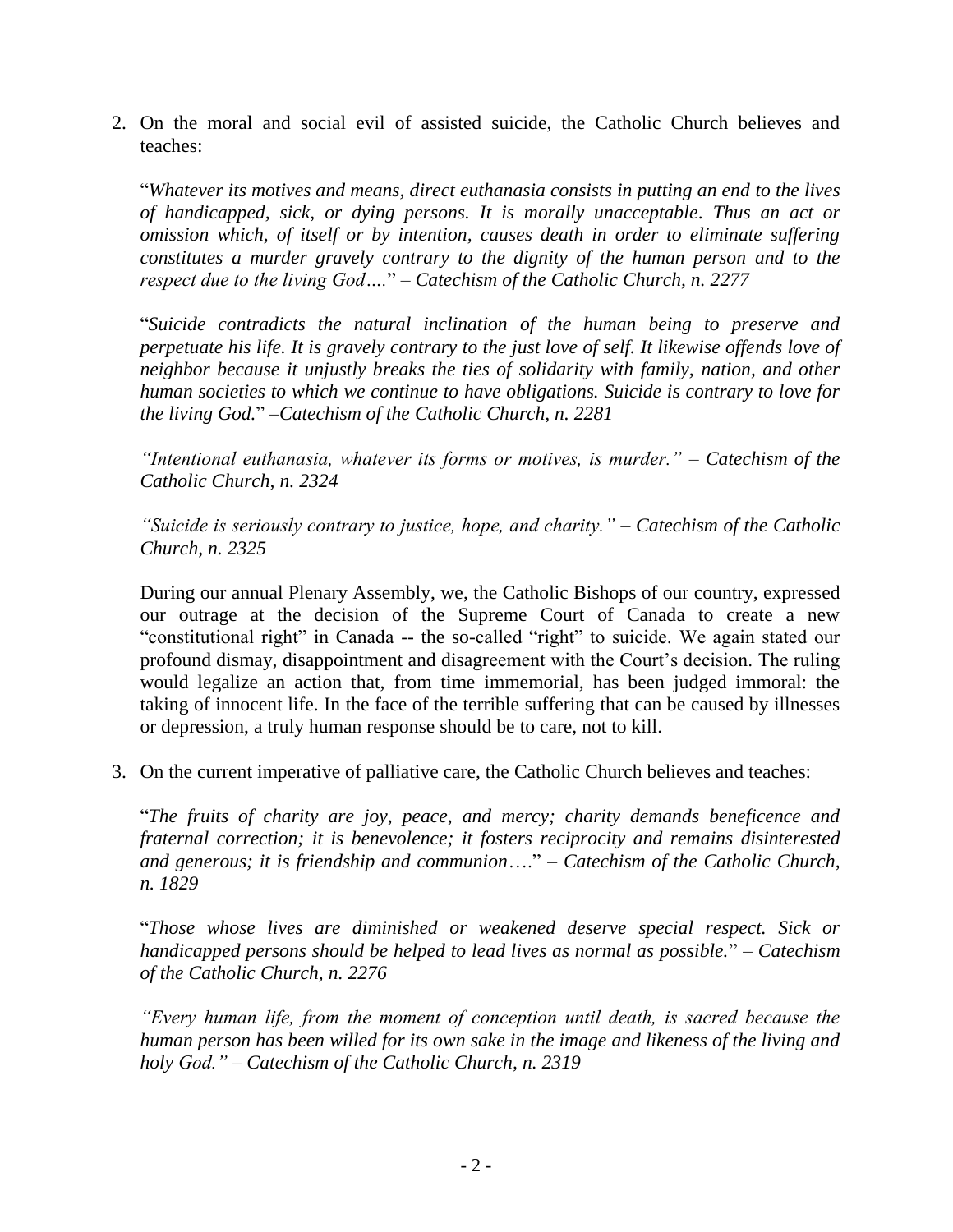The Catholic Bishops of our land give thanks for the thousands of women and men from all across our land who assist others by their concern and prayers and through health care, education, and other works of service and solidarity with the poor and marginalized. Moved by the powerful example of their generosity and how they promote and protect human dignity in the many sectors of society, we again affirm our nation's long tradition of caring for the sick and the vulnerable. The response to the anguish and fear people can experience at the end of their lives is to be present to them, offering palliative care, not intentionally to cause their death. The need for palliative care should be one of the most pressing preoccupations of our country and its institutions. This is where the energies and resources of our elected leaders and the Expert Panel should be directed. This is why we advocate making high-quality palliative care, long-term care, and home care easily accessible to all Canadians.

A few years ago, there was almost unanimous agreement among all members of Parliament on the urgent priority of palliative care, as outlined in the November 2011 report by the Parliamentary Committee on Palliative and Compassionate Care, *Not to be Forgotten: Care of Vulnerable Canadians* (see Executive Summary, Part –1. Palliative and end-of-life care)<sup>1</sup>:

*Our health care system is good at short term acute care but less so at dealing with people with chronic conditions, with serious pain, with mental health concerns, or with the psycho-social and spiritual needs of patients and their families surrounding the dying process.* 

*People with chronic conditions need holistic care that looks at them as a whole person. They require patient centered care that recognizes their individual needs and not those of the bureaucratic system, as most important. They require integrated continual care that does not allow them to become lost in a fragmented and confusing world of multiple siloed health systems with less than satisfactory intercommunication between them.* 

### 4. On protecting the vulnerable, the Catholic Church believes and teaches:

 $\overline{a}$ 

*"The person represents the ultimate end of society…. Respect for the human person entails respect for the rights that flow from his dignity as a creature. These rights are prior to society and must be recognized by it…. Respect for the human person proceeds by way of respect for the principle that 'everyone should look upon his neighbor (without any exception) as "another self," above all bearing in mind his life and the means necessary for living it with dignity…' The duty of making oneself a neighbor to others and actively serving them becomes even more urgent when it involves the disadvantaged, in whatever area this may be." – Catechism of the Catholic Church, nn. 1929-32*

<sup>&</sup>lt;sup>1</sup> The definition of palliative care which is used in the report is that from the World Health Organization (WHO). The report by the Parliamentary Committee also calls for a National Suicide Prevention Strategy. Neither the WHO definition of palliative care, nor that used by Health Canada, includes assisted suicide or euthanasia.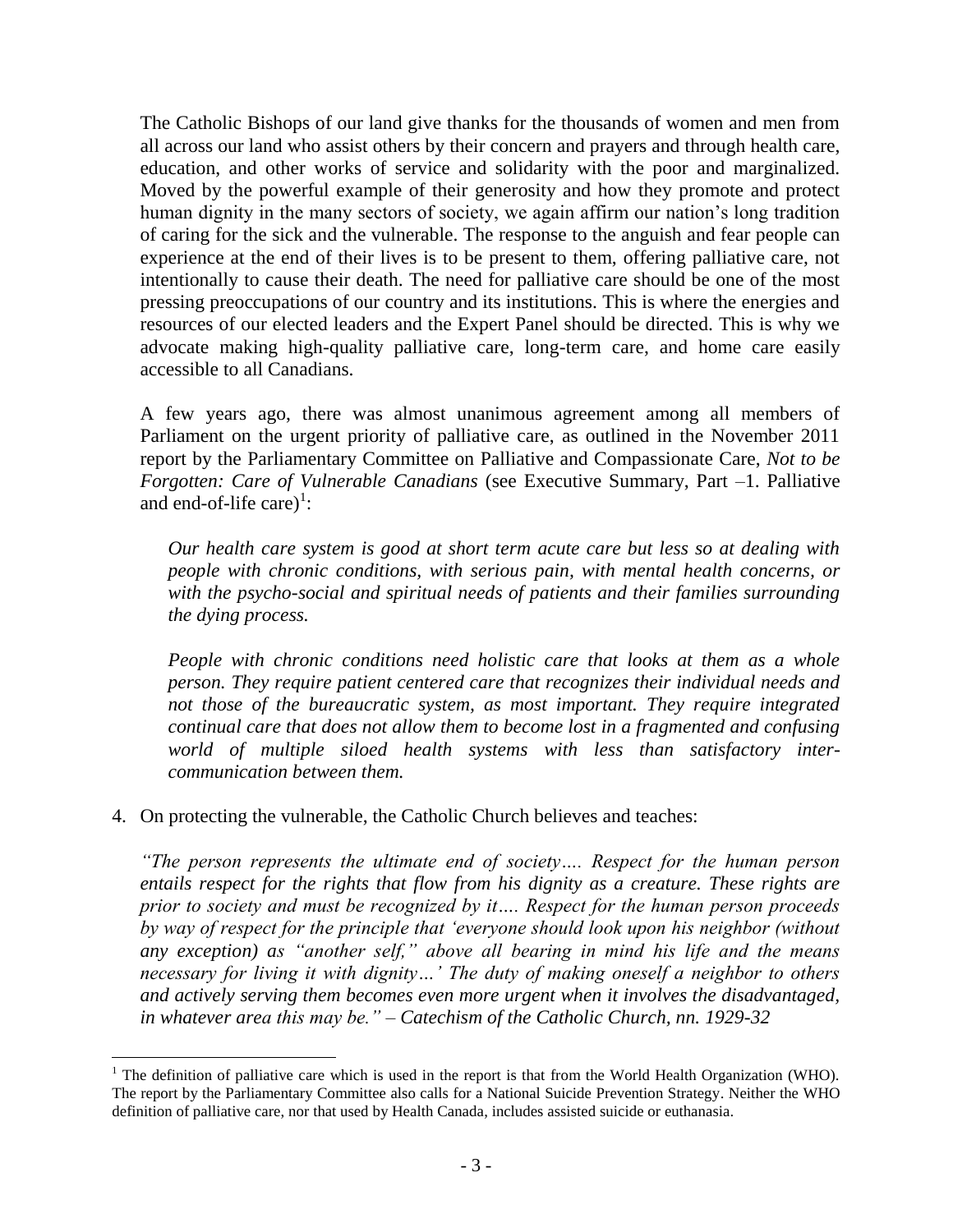This question is fundamental for our society and its future. The ruling by the Supreme Court of Canada puts at risk the lives of the vulnerable, the depressed, those with physical or mental illness, and those with disabilities. The one-year period given by the Supreme Court is far too short for such a fundamental change in our laws to enter into force. The Bishops of Canada have unanimously agreed to urge the government that is elected on October 19 to invoke the Notwithstanding Clause and extend this timeline to five years. If ever a legal decision warranted invoking this clause in our Constitution, this is it. We need to allow ourselves time to reflect before acting, time to consider seriously the consequences of our actions in dealing with this crucial moral issue.

5. On safeguarding freedom of conscience and religion, the Catholic Church believes and teaches:

"*Freedom is exercised in relationships between human beings. Every human person, created in the image of God, has the natural right to be recognized as a free and responsible being. All owe to each other this duty of respect. The right to the exercise of freedom, especially in moral and religious matters, is an inalienable requirement of the*  dignity of the human person. This right must be recognized and protected by civil *authority within the limits of the common good and public order.* " – *Catechism of the Catholic Church, n. 1738*

It is the conviction of all the Bishops of Canada, together with the other clergy and members of the consecrated life, united with our Catholic faithful, that our country must at all cost uphold and protect the conscience rights of the men and women who work as caregivers. Requiring a physician to kill a patient is always unacceptable. It is an affront to the conscience and vocation of the health-care provider to require him or her to collaborate in the intentional putting to death of a patient, even by referring the person to a colleague. The respect we owe our physicians in this regard must be extended to all who are engaged in health care and work in our society's institutions, as well as to the individual institutions themselves. $2$ 

As Bishops of the Catholic Church, we are united with Pope Francis in his concerns about our "throw-away culture" and its fascination with "quick fixes" and "technical solutions". His following words in his recent Encyclical *Laudato Si'* (paragraphs 46 and 70) apply in so many ways to the question of euthanasia and assisted suicide, even when disguised in misleading phrases such as "assisted dying":

*The social dimensions of global change include the effects of technological innovations on employment, social exclusion, an inequitable distribution and consumption of energy and other services, social breakdown, increased violence and* 

 $\overline{a}$ 

<sup>&</sup>lt;sup>2</sup> According to an online survey by the Canadian Medical Association this summer, 63% of the 1,407 physicians who replied said they would not provide physician-assisted suicide. Also this summer, palliative care centres in Quebec announced they will not offer physician-assisted suicide if it should become legal in the province.